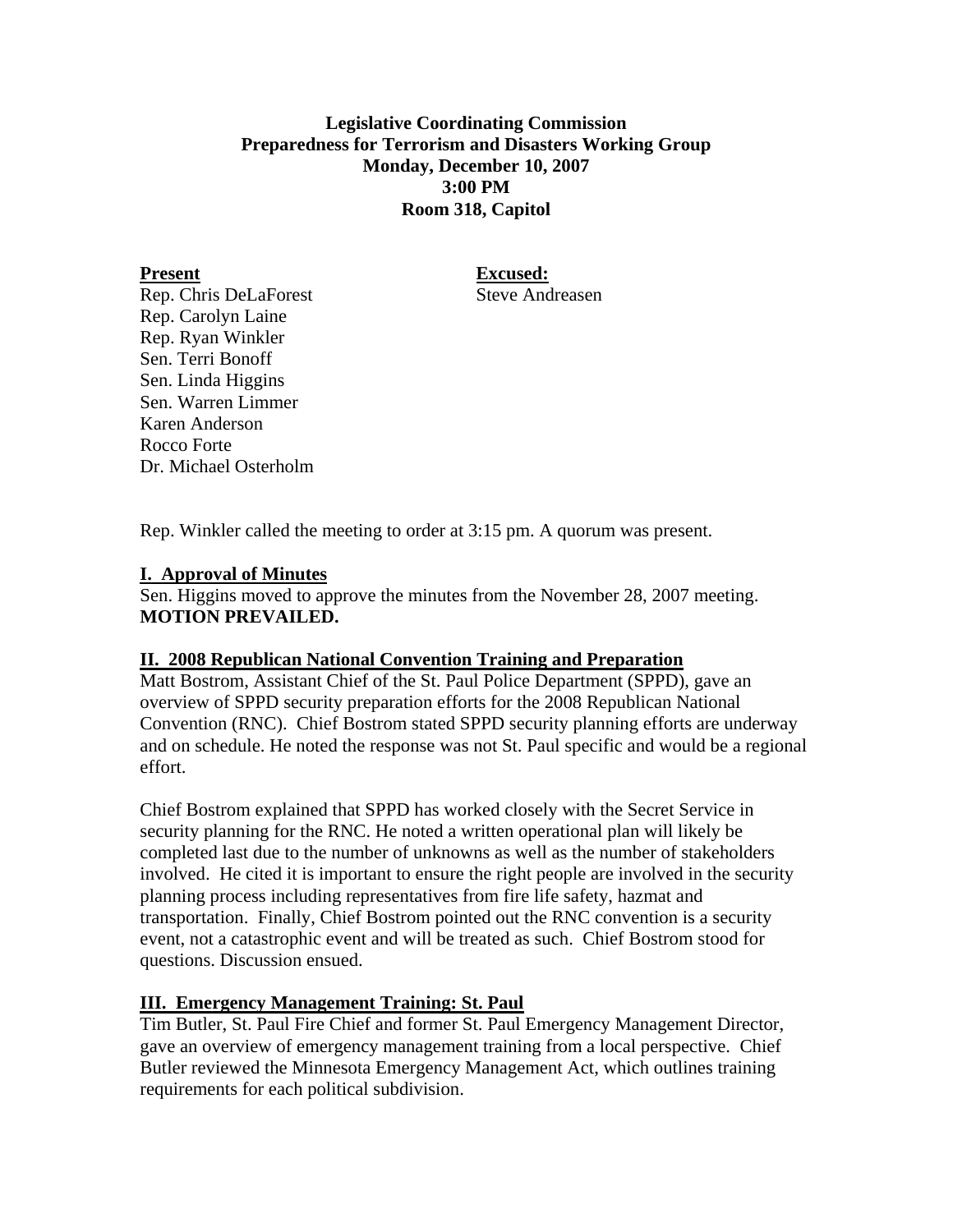Chief Butler then reviewed the training and certification requirements laid out in the Minnesota Emergency Management Director's Handbook. He pointed out the classroom training in the certification process is essential for a coordinated response as it builds networks between responders. Chief Butler reviewed the federal training requirements including National Incident Management System (NIMS) and reviewed the state incident command system Minnesota Incident Management System (MnIMS).

Chief Butler spoke to initiatives within St. Paul, which included the creation of a Department of Emergency Management and a citywide Emergency Management Council. Chief Butler then addressed challenges emergency managers face at the local level, which include local government aid cuts and sustaining the 800 mhz radio system. Chief Butler stood for questions. Discussion ensued.

#### **IV. Emergency Management Training and Response: Minnesota Higher Education**

Allan Johnson, Associate Vice Chancellor of Facilities for Minnesota State Colleges and Universities (MnSCU), and Don Beckering State Director of Fire/EMS/Safety Center for MnSCU gave an overview of MnSCUs emergency management training and response efforts. Mr. Johnson stated the hands on education and training of first responders occurs on the campuses.

Mr. Beckering gave an overview of the All Hazards Plans, which provide the framework for response to both natural and man made disasters. Mr. Beckering spoke to the three primary sections of the All Hazards Plans which include an emergency preparedness plan, a continuity of operations plan and a crisis intervention plan. Mr. Johnson and Mr. Beckering stood for questions. Discussion ensued.

Greg Hestness, Assistant Vice President of Public Safety and Police Chief for the University of Minnesota and Lance Ross, Assistant Director of Emergency Management for the University of Minnesota, gave an overview of emergency preparedness and response efforts at the University.

Chief Hestness explained the University's Operational Plan highlighting the mission, priorities and scope of the plan. He noted the focus of their emergency preparedness was on risk mitigation, emergency response/incident management and operational continuity. Chief Hestness then spoke to the implementation of their emergency response efforts as a result of the 35W bridge collapse, bomb threats on campus and active shooter planning. Chief Hestness and Mr. Ross stood for questions. Discussion ensued.

### **V. Emergency Management Training Projects, MN National Guard**

Lieutenant Colonel Eric Waage, Chief Interagency Operations Officer for the Minnesota National Guard, Colonel Rich Weaver, Camp Ripley Post Commander, and Colonel Eric Ahlness, Director of Government Relation for the Minnesota National Guard, gave an overview of the emergency management training efforts and training facilities for the Minnesota National Guard.